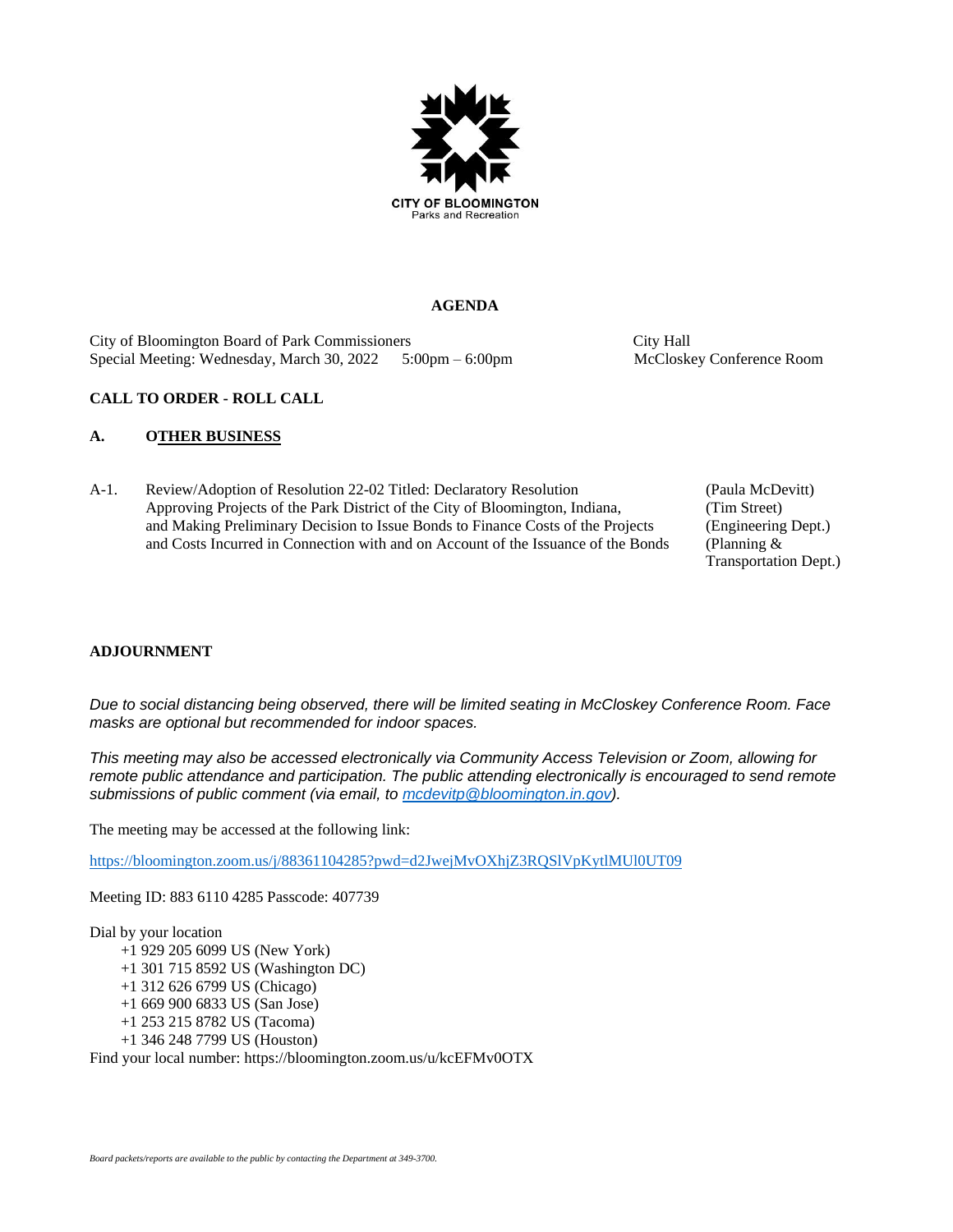

# **STAFF REPORT**

Agenda Item: A-1 Date: 3/25/2022

Administrator Review\Approval PM

**TO**: Board of Park Commissioners **FROM:** Paula McDevitt, Administrator **DATE: March 30, 2022 SUBJECT: REVIEW AND APPROVAL OF DECLARATORY RESOLUTION OF THE PARK DISTRICT OF THE CITY OF BLOOMINGTON, INDIANA, AND MAKING A PRELIMINARY DETERMINATION TO ISSUE BONDS TO FINANCE THE PROJECTS**

### **Recommendation**

It is recommended that, after receiving public comment at the legally advertised public hearing portion this meeting, the Board of Park Commissioners adopt Resolutions 22-02 titled: DECLARATORY RESOLUTION OF THE PARK DISTRICT OF THE CITY OF BLOOMINGTON, INDIANA, AND MAKING A PRELIMINARY DETERMINATION TO ISSUE BONDS TO FINANCE THE PROJECTS. The amount not to exceed Five Million Eight Hundred Thousand Dollars (\$5,800,000) (the "Bonds")

### **Background**

The Parks and Recreation Department is interested in selling park district bonds to fund longer-term capital improvement projects over the next five years. The proceeds of the Bonds will be used for park purposes throughout the City of Bloomington, Indiana Park District, in order to promote climate change preparedness and implement equity and quality of life for all, which projects and investments may be modified based on input from the Common Council of the City, and which, upon completion, are expected to generate revenue savings in amounts necessary to offset debt service on the Bonds.

Projects and improvements include:

- Addition of protected bicycle lanes along Covenanter Drive (from College Mall to Clarizz Blvd)
- Construction of North Dunn Street multiuse path (from the SR 45/46 Bypass to Old SR 37)
- Griffy Loop Trail dam crossing and community access improvements
- Implementation of West 2nd Street modernization, including new signalization and protected bicycle lanes (from Walker Street to B-Line trail)
- Replace various gas-powered equipment with electrically-powered equipment

Form Revised 1.22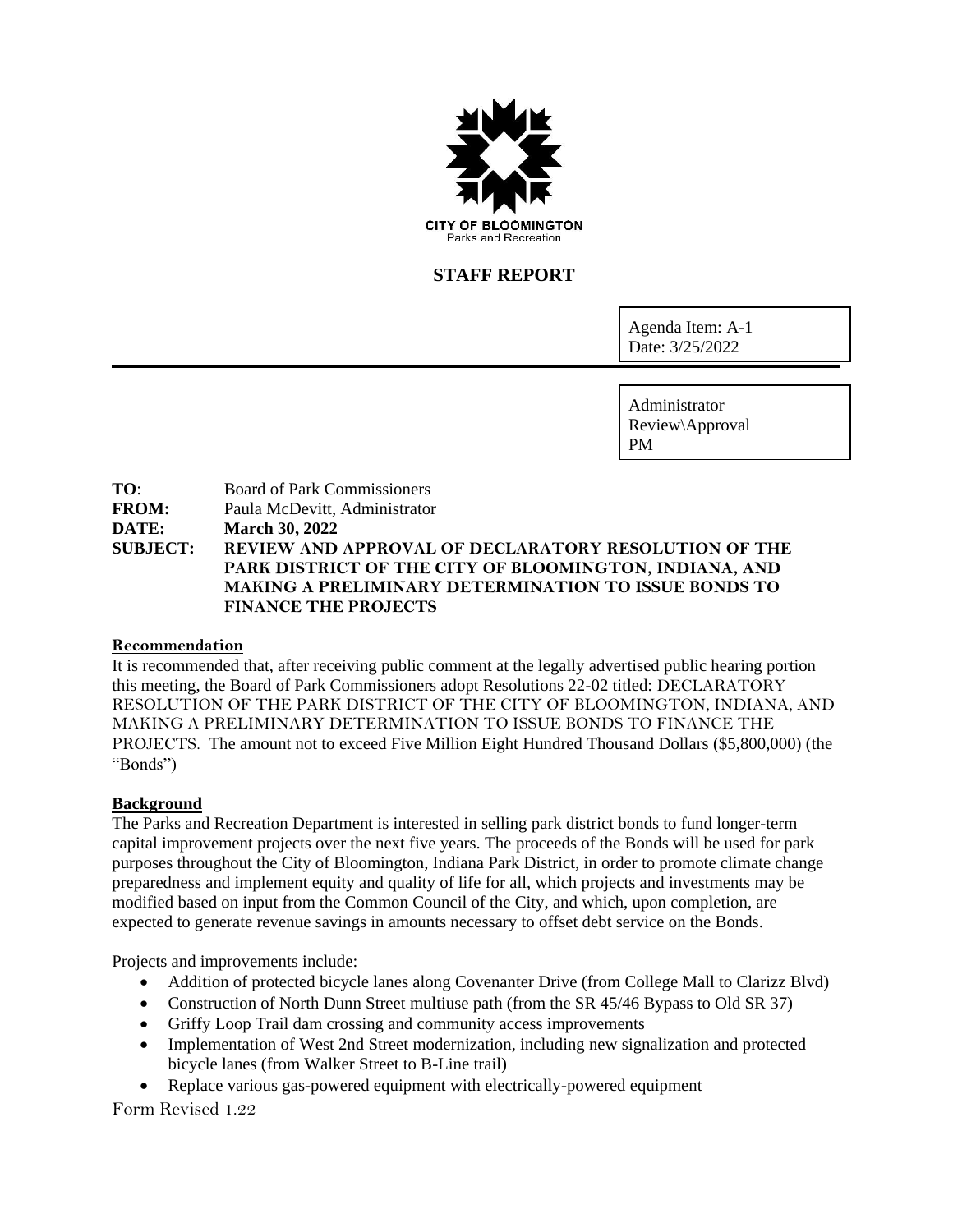- Replace missing sidewalk on Rogers St. by Switchyard Park.
- Construction of a pathway to connect Lower Cascades Park to Miller Showers Park (Phase 6)

**RESPECTFULLY SUBMITTED,**

Paula McDevitt

Paula McDevitt, Administrator

Form Revised 1.22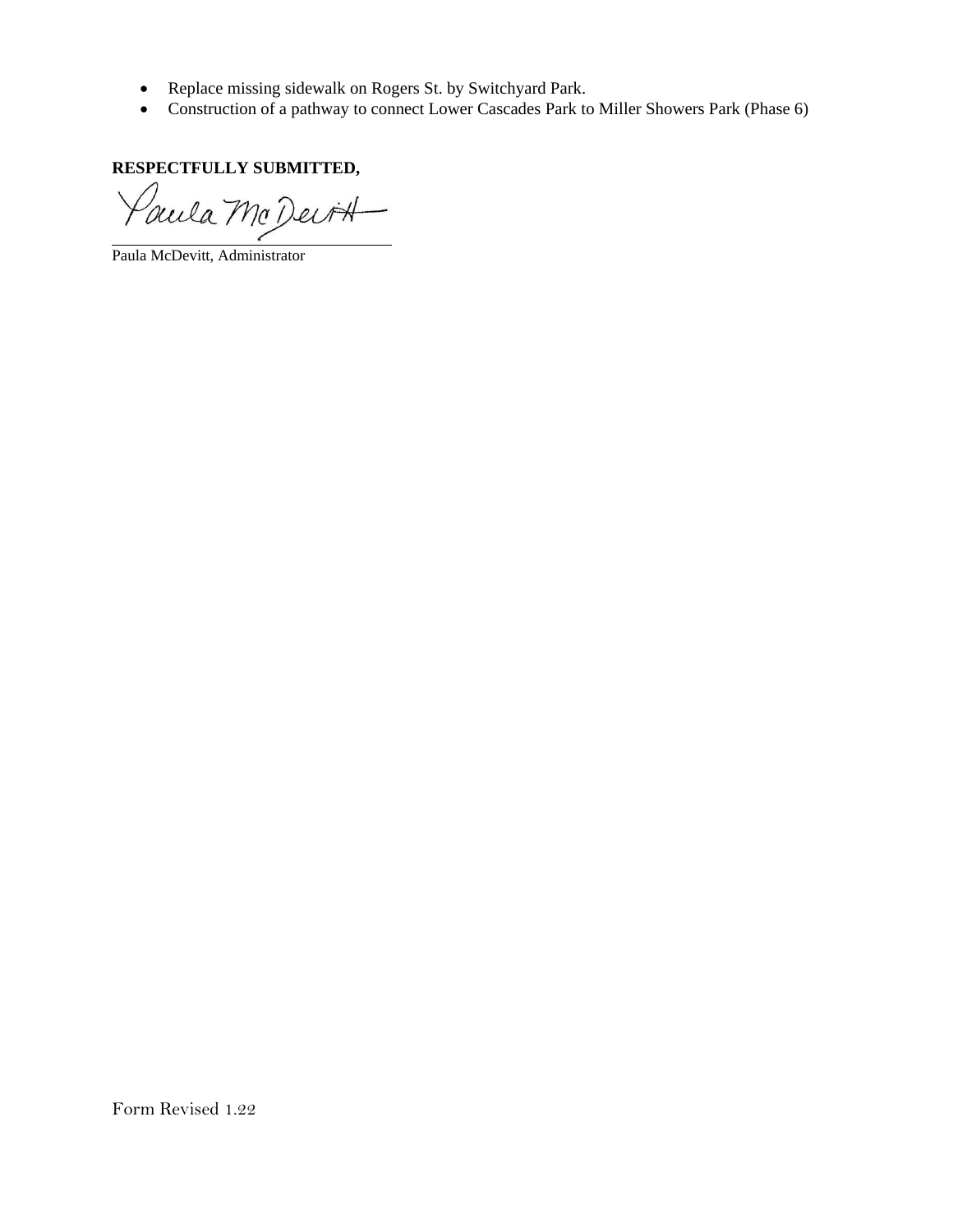### **RESOLUTION NO. 22-02**

# **DECLARATORY RESOLUTION APPROVING PROJECTS OF THE PARK DISTRICT OF THE CITY OF BLOOMINGTON, INDIANA, AND MAKING A PRELIMINARY DECISION TO ISSUE BONDS TO FINANCE COSTS OF THE PROJECTS AND COSTS INCURRED IN CONNECTION WITH AND ON ACCOUNT OF THE ISSUANCE OF THE BONDS**

**WHEREAS,** the City of Bloomington, Indiana (the "City") has, by ordinance adopted pursuant to Indiana Code 36-10-4 (the "Act"), established the Board of Park Commissioners of the City ("Board") through its Department of Parks and Recreation which has jurisdiction over the Park District of the City (the "District"); and

**WHEREAS,** pursuant to the Act, the Board has considered the issuance, in one or more series, of special taxing district bonds of the District, designated as "City of Bloomington, Indiana Park District Bonds, Series 2022," together with such further or different series designation determined to be necessary or appropriate, in an aggregate principal amount not to exceed Five Million Eight Hundred Thousand Dollars (\$5,800,000) (the "Bonds") to finance the costs of the projects described in  $\overline{\text{Exhibit A}}$  hereto (collectively, the "Projects"), together with the expenses incurred in connection with or on account of the issuance of the Bonds to finance the Projects, all of which shall be included in and considered as part of the costs of the Projects; and

**WHEREAS**, the Board has caused general plans for the Projects to be prepared and has caused the maximum estimated costs of the Projects to be determined; and

**WHEREAS**, the Projects constitute park improvements under the Act and park purposes under Indiana Code 36-10-1;

### NOW, THEREFORE, THE BOARD OF PARK COMMISSIONERS OF THE CITY OF BLOOMINGTON, INDIANA RESOLVES THE FOLLOWING:

Section 1. The Board preliminarily finds that it is necessary for the public health and welfare and will be of public utility and benefit to proceed with the Projects.

Section 2. The Board hereby authorizes the President or Vice President of the Board to select the engineer for the Projects (the "Engineer"). The Board hereby directs the Engineer so selected to prepare preliminary plans and specifications and a more detailed estimate of the costs of the Projects, including costs of issuing the Bonds to finance the Projects, which in no event shall exceed Five Million Eight Hundred Thousand Dollars (\$5,800,000).

Section 3. For purposes of financing the costs of all or a portion of the Projects, the Board hereby makes a preliminary decision to issue the Bonds, in one or more series, in an aggregate principal amount not to exceed Five Million Eight Hundred Thousand Dollars (\$5,800,000), with a maximum term not to exceed six (6) years following the date of issuance of the first series of Bonds, and with a maximum interest rate not to exceed five percent (5%) per annum. The exact terms of the Bonds shall be set forth in a final bond resolution to be adopted by the Board.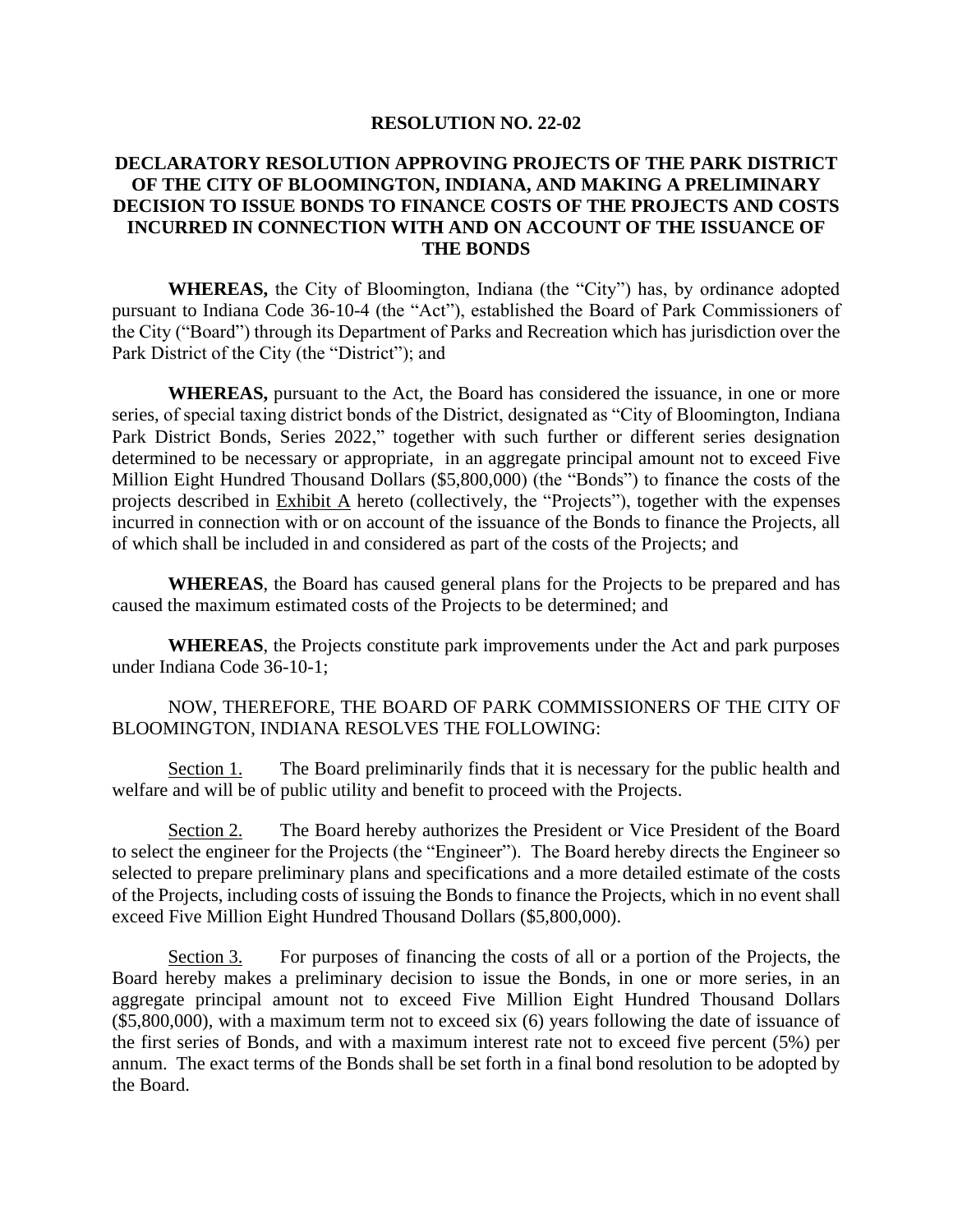Section 4. On April 26, 2022, at 4:00 p.m. (local time) in the Council Chambers at Bloomington City Hall, 401 North Morton Street, Bloomington, Indiana, the Board will meet and will receive and hear remonstrances from persons interested in or affected by such proceedings and will take final action to determine the public utility and benefit of the proposed Projects and will confirm, modify, or rescind this resolution (such public hearing, the "Confirmatory Resolution") Public Hearing"). The Board hereby authorizes publication of a notice of the adoption and content of this resolution, including the Confirmatory Resolution Public Hearing scheduled for April 26, 2022, at 4:00 p.m. Notice shall be published one time in the Bloomington Herald-Times, at least ten days prior to the Confirmatory Resolution Public Hearing on April 26, 2022.

Section 5. On April 26, 2022, at 4:00 p.m. (local time) in the Council Chambers at Bloomington City Hall, 401 North Morton Street, Bloomington, Indiana, the Board will conduct a public hearing on the additional appropriation to be provided for out of the proceeds of the Bonds (such public hearing, the "Appropriation Public Hearing"). The Board hereby authorizes publication of a notice of the Appropriation Public Hearing. Notice shall be published one time in the Bloomington Herald-Times, at least ten days prior to the Appropriation Public Hearing on April 26, 2022.

Section 6. The officers and representatives of the District and any member of the Board are hereby authorized, empowered and directed, on behalf of the District, to take any other action as such individual deems necessary or desirable to effectuate the foregoing resolutions, and any actions heretofore made or taken be, and hereby are, ratified and approved.

Section 7. This resolution will be open to inspection by all persons interested in or affected by the Projects.

Section 8. This resolution shall be in full force and effect from and after its adoption.

[Signature Page Follows]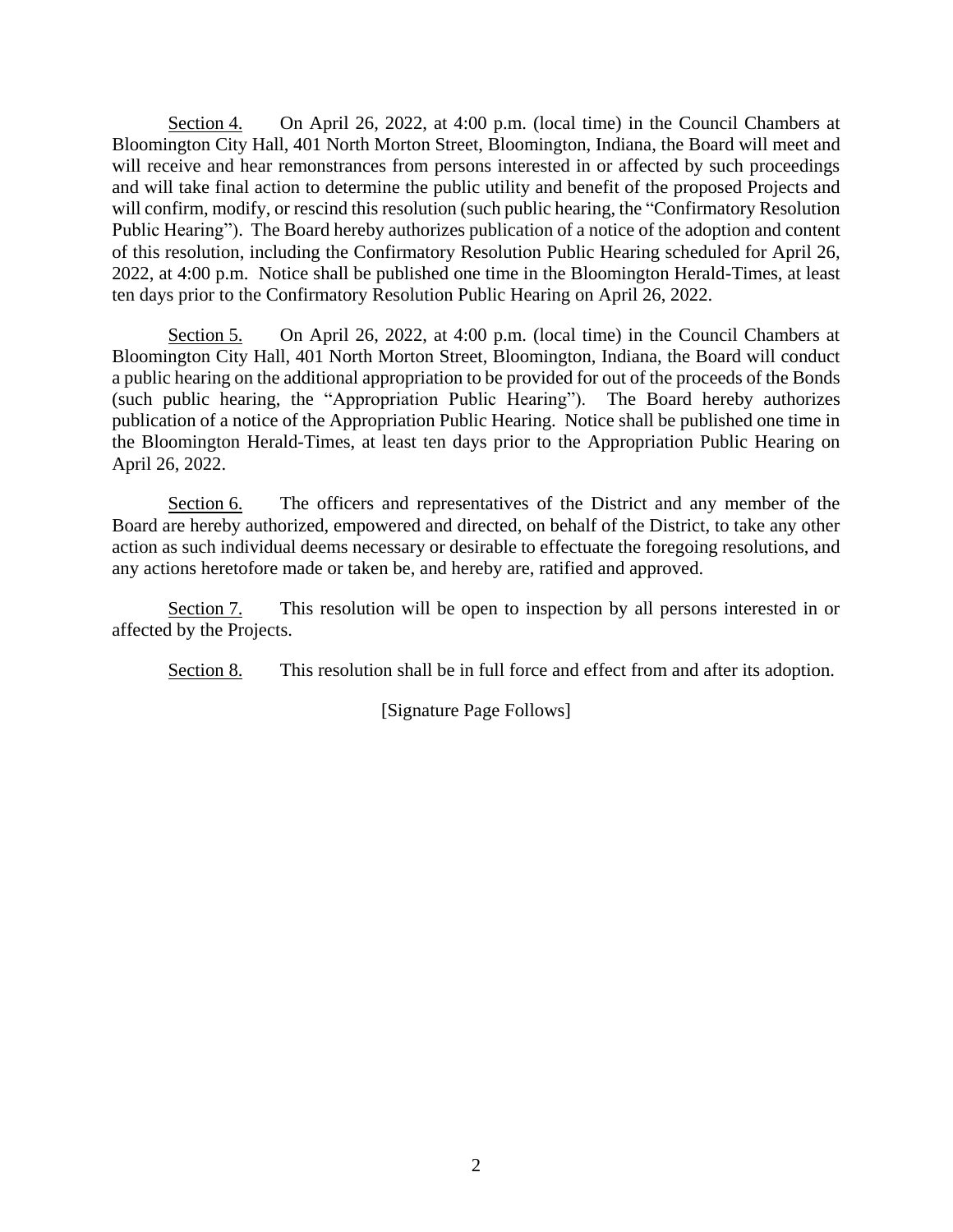Passed and adopted by the Board of Park Commissioners of the City of Bloomington, Indiana, this  $\_\_\_$  day of  $\_\_\_\_$ , 2022.

> BOARD OF PARK COMMISSIONERS OF THE CITY OF BLOOMINGTON, INDIANA

Kathleen Mills, President

Ellen Rodkey, Vice President

Israel Herrera

Jim Whitlatch

ATTEST:

Kim Clapp

\_\_\_\_\_\_\_\_\_\_\_\_\_\_\_\_\_\_\_\_\_\_\_\_\_\_\_\_\_\_\_\_\_\_